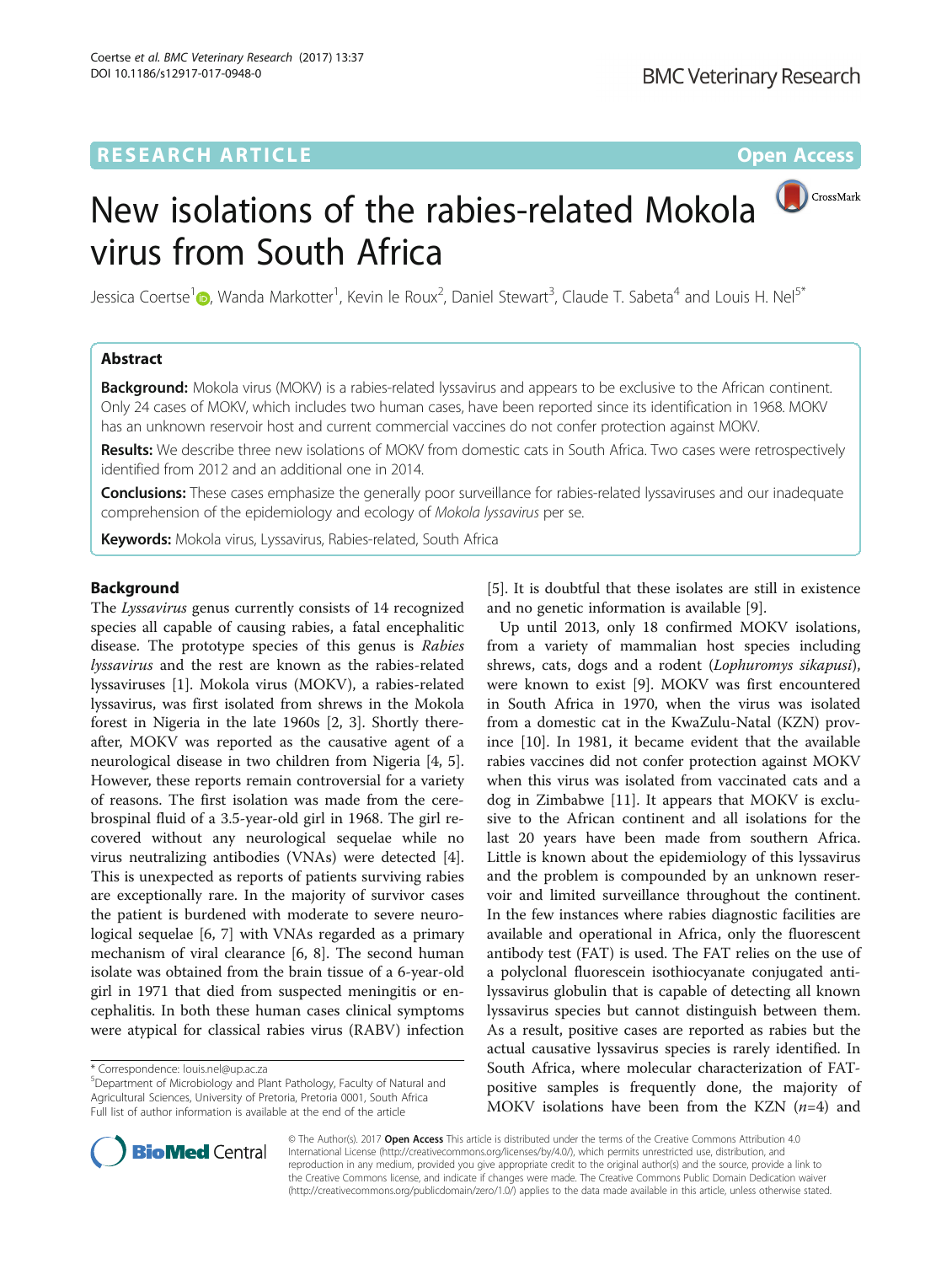Eastern Cape (EC) provinces  $(n=5)$  with a single isolation reported from the Mpumalanga province. These isolates differ by between 0–5.7% and 0–2% at the nucleotide and amino acid levels of the nucleoprotein (N) gene. However, comparison of the N-gene of all known MOKV isolates demonstrated variations of up to 15% and 6.4% on the nucleotide and amino acids levels respectively [\[9](#page-7-0)].

Rabies virus (RABV) vaccines do not protect against MOKV [\[9](#page-7-0), [11, 12](#page-7-0)] and it should be appreciated that the domestic cat is the most commonly MOKV-infected host species. The frequent contact between cats and their owners suggests a potential risk of spill-over infection to humans. Considering this situation, it is clear that a better understanding of the incidence and ecology of MOKV ecology is of utmost importance. Here we report the isolation and characterization of three MOKV isolations from cats from KZN, South Africa, 4 years after the last isolation of this virus in 2008 from South Africa. The first case was identified in January 2014 and subsequently a small retrospective study on selected samples was undertaken, identifying an additional two cases from 2012.

#### Methods

#### The study

In January 2014, a private veterinarian submitted brain material from a domestic cat that had died of suspected rabies in Pietermaritzburg, KZN, South Africa (laboratory reference number: 14/024) to the Allerton Provincial Veterinary Laboratory. The FAT was performed by staining acetone-fixed impression smears of the brain material with a polyclonal fluorescein isothiocyanate conjugated anti-lyssavirus globulin (OIE Rabies Reference Laboratory of the Agricultural Research Council-Onderstepoort Veterinary Institute (ARC-OVI), South Africa) [[13](#page-7-0)]. Lyssavirus antigen was observed, but in this specific case the staining was of dull fluorescence clearly atypical of rabies virus positive samples. Such atypical staining which has previously been noted in MOKV infections prompted further investigation of this case. The positive FAT result was confirmed at the OIE Rabies Reference Laboratory at Onderstepoort (ARC-OVI, South Africa) and the sample genetically characterized at the University of Pretoria. Following the subsequent identification of sample 14/024 as MOKV, it was decided to investigate and molecularly characterize other FAT positive rabies samples from domestic animals from throughout KZN. Selected archived samples  $(n=36)$ , were characterized by nucleotide sequencing resulting in the identification of an additional two MOKV cases.

### RNA extraction, RT-PCR and phylogenetic analysis

Total RNA was isolated from brain material using Trizol reagent (Invitrogen) according to the manufacturer's instructions. The complete N-, phosphoprotein- (P), matrix protein- (M) and glycoprotein (G) genes were sequenced using different primer combinations and cycling conditions (Additional file [1](#page-6-0): Table S1) for all MOKV samples. Briefly, reverse transcription was performed for all samples using the following protocol: 10 pmol of forward primer was added to 5 μl total RNA and incubated at 94 °C for 1 min. These reactions were cooled on ice for 5 min followed by reverse transcription for 90 min at 42 °C in a final volume of 20 μl containing 1 x reverse transcriptase buffer (containing 250 mM Tris-HCl, 40 mM  $MgCl<sub>2</sub>$ , 150 mM KCl, 5 mM dithiothreithol, Roche), 2.2 μl dNTP mix (10 mM, Promega), 8 U Avian myeloblastosis virus reverse transcriptase (Roche) and 16 U Recombinant RNasin Ribonuclease inhibitor (Promega). The genes were subsequently amplified using 20 μl cDNA in a final volume of 100 μl containing 1 x DreamTaq Buffer (containing KCl,  $(NH4)_{2}SO_{4}$  and 20 mM MgCl<sub>2</sub>, Thermo Scientific), 10 pmol of forward primer (Additional file [1:](#page-6-0) Table S1), 12.5 pmol reverse primer (Additional file [1:](#page-6-0) Table S1) and 1.25 U DreamTaq DNA polymerase (Thermo Scientific). Analysis and sequencing of PCR products were performed as described previously [[14\]](#page-7-0). Nucleotide sequences were edited and assembled using BioEdit Sequence Alignment Editor Version 7 [[15\]](#page-7-0). The partial N-gene for RABV sequences (Additional file [2:](#page-6-0) Table S2) or concatenated and individual genes for MOKV sequences (Additional file [3](#page-6-0): Table S3) was analyzed with jModeltest 2 [\[16](#page-7-0)] for each dataset to determine the most appropriate substitution model. Data was analyzed using BEAST v.1.8 [\[17](#page-7-0)] using a random starting tree with a strict clock for each dataset and assuming an exponential population growth with Markov Chain Monte Carlo (MCMC) chains of 50 million generations.

### Virus isolation

Virus was isolated from MOKV samples on murine neuroblastoma cells as described previously [[18\]](#page-7-0).

### Results

The partial N-gene sequences (using primers 001lys/ 550B, Additional file [1](#page-6-0): Table S1) [[19\]](#page-7-0) of the 36 samples were determined and subsequent to the analyses two more MOKV cases were identified i.e. 12/458 and 12/ 604 (Table [1\)](#page-2-0). Based on partial N-gene sequences, the remaining 33 archival samples were determined to be the canid variant of RABV. Bayesian analysis indicated that all new RABV sequences group with other RABV sequences from the same time period (Fig. [1\)](#page-4-0).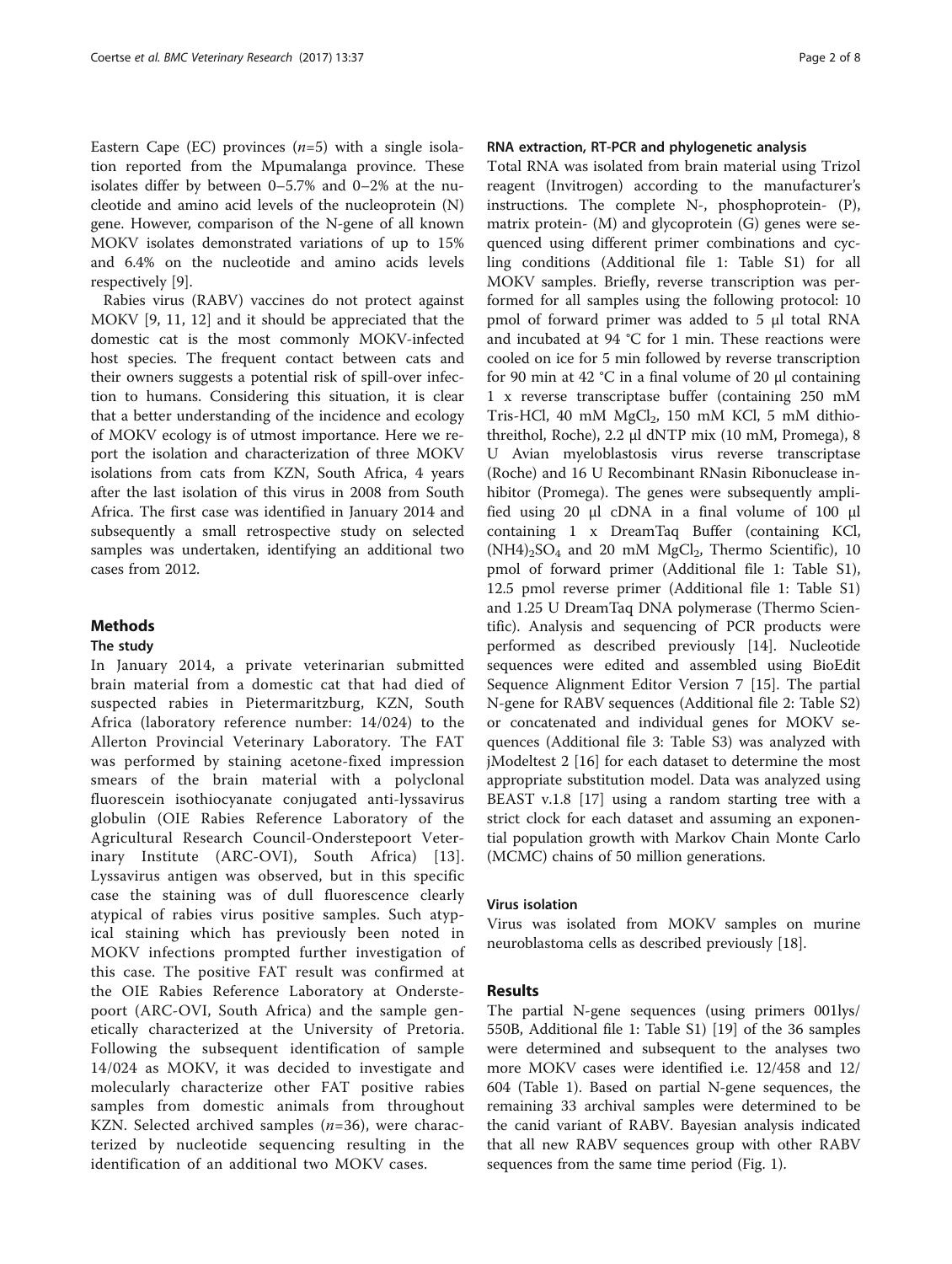| Laboratory reference number | Host                         | Collection area  | Date       | Genbank accession number (gene)                       |
|-----------------------------|------------------------------|------------------|------------|-------------------------------------------------------|
| 07/30                       | Felis catus (feline)         | Empangeni        | 11/01/2007 | KP994621                                              |
| 07/76                       | Felis catus (feline)         | Melmoth          | 29/01/2007 | KP994616                                              |
| 08/105                      | Felis catus (feline)         | Kwadukuza        | 18/02/2008 | KP994617                                              |
| 08/426                      | Felis catus (feline)         | Jozini           | 03/07/2008 | KP994618                                              |
| 08/642                      | Felis catus (feline)         | Exodondakukuska  | 15/10/2008 | KP994619                                              |
| 09/353                      | Felis catus (feline)         | Nkambanana       | 07/08/2009 | KP994620                                              |
| 10/268                      | Canis familiaris (canine)    | Umdoni           | 20/05/2010 | KJ744302                                              |
| 10/274                      | Canis familiaris (canine)    | Hibiscus coast   | 24/05/2010 | KJ744308                                              |
| 10/387                      | Canis familiaris (canine)    | Umzumbe          | 23/08/2010 | KJ744303                                              |
| 10/458                      | Capra aegagrus hircus (goat) | Umzimkulu        | 29/09/2010 | KJ744309                                              |
| 10/509                      | Canis familiaris (canine)    | Mkhambathini     | 22/10/2010 | KJ744304                                              |
| 10/598                      | Felis catus (feline)         | Dundee           | 16/11/2010 | KP994606                                              |
| 11/28                       | Canis familiaris (canine)    | Richmond         | 14/01/2011 | KP994597                                              |
| 11/185                      | Canis familiaris (canine)    | Mkahambathini    | 24/03/2011 | KJ744305                                              |
| 11/195                      | Canis familiaris (canine)    | Mkhambathini     | 28/03/2011 | KP944598                                              |
| 11/217                      | Canis familiaris (canine)    | Umdoni           | 12/04/2011 | KJ744310                                              |
| 11/300                      | Canis familiaris (canine)    | Richmond         | 30/05/2011 | KJ744307                                              |
| 11/419                      | Felis catus (feline)         | Ethekweni        | 16/08/2011 | KP994607                                              |
| 12/069                      | Felis catus (feline)         | Okhalamba        | 31/01/2012 | KP994610                                              |
| 12/458                      | Felis catus (feline)         | Durban           | 13/06/2012 | KP899610(N), KP899619(P),<br>KP899613(M), KP899616(G) |
| 12/604                      | Felis catus (feline)         | Durban           | 08/07/2012 | KP899611(N), KP899620(P),<br>KP899614(M), KP899617(G) |
| 12/696                      | Felis catus (feline)         | Ethekweni        | 27/07/2012 | KP994608                                              |
| 12/903                      | Felis catus (feline)         | Okhahlamba       | 02/10/2013 | KP994609                                              |
| 13/058                      | Felis catus (feline)         | Ethekweni        | 25/01/2013 | KP994611                                              |
| 13/079                      | Canis familiaris (canine)    | Umlazi           | 01/02/2013 | KP994601                                              |
| 13/104                      | Canis familiaris (canine)    | Amanzimtoti      | 14/02/2013 | KP994599                                              |
| 13/107                      | Canis familiaris (canine)    | Westville        | 18/02/2013 | KP994602                                              |
| 13/167                      | Canis familiaris (canine)    | Adams mission    | 18/03/2013 | KP994612                                              |
| 13/256                      | Canis familiaris (canine)    | Amanzimtoti      | 09/05/2013 | KP994613                                              |
| 13/310                      | Canis familiaris (canine)    | Umkomaas         | 10/06/2013 | KP994603                                              |
| 13/339                      | Canis familiaris (canine)    | Umlazi           | 21/06/2013 | KP994614                                              |
| 13/355                      | Canis familiaris (canine)    | Amanzimtoti      | 28/06/2013 | KP994615                                              |
| 13/522                      | Canis familiaris (canine)    | Athlone Park     | 27/09/2013 | KP994604                                              |
| 13/525                      | Canis familiaris (canine)    | Lewis Drive      | 30/09/2013 | KP994605                                              |
| 13/589                      | Canis familiaris (canine)    | Uthukela         | 29/10/2013 | KP994600                                              |
| 14/024                      | Felis catus (feline)         | Pietermaritzburg | 09/01/2014 | KP899612(N), KP899621(P),<br>KP899615(M), KP899618(G) |

<span id="page-2-0"></span>Table 1 Information of domestic animals from the KwaZulu-Natal province submitted for molecular characterization

Details and clinical history of the cats that tested positive for MOKV are summarized in Table [2](#page-4-0). For all the MOKV cases, the complete sequences of four structural genes (i.e. N-, P-, M- and G genes) were determined.

For all the MOKV cases, the complete coding region sequence of four structural genes (i.e. N-, P-, M-, and G-genes) were determined. Each dataset (concatenated or individual genes) were analysed using a Bayesian approach. The tree topology (Fig. [2](#page-5-0)) observed was similar irrespective of the gene used for analysis (Additional file [4](#page-6-0): Figure S1, Additional file [5](#page-6-0): Figure S2, Additional file [6](#page-6-0): Figure S3, Additional file [7:](#page-6-0) Figure S4) with the exception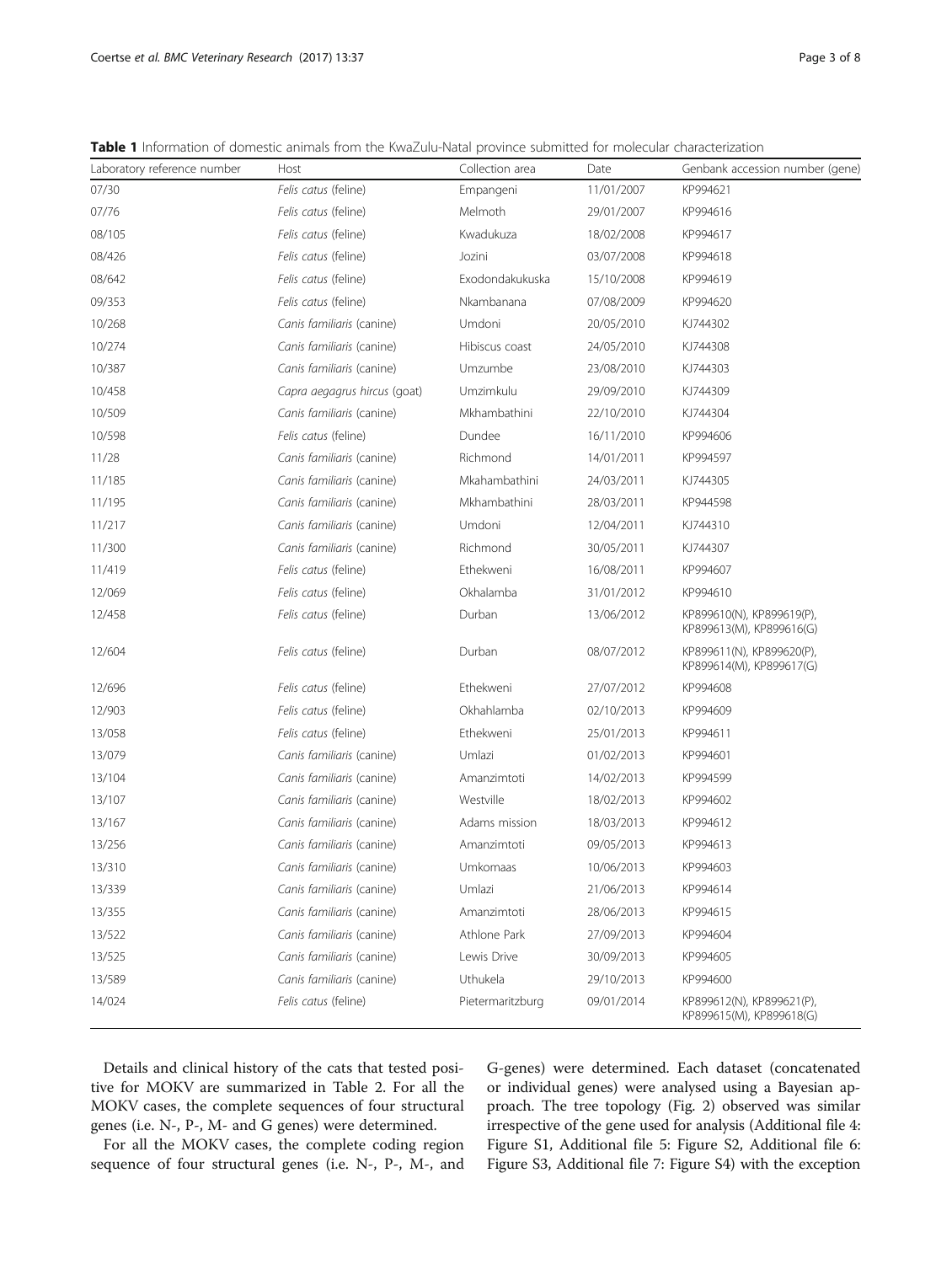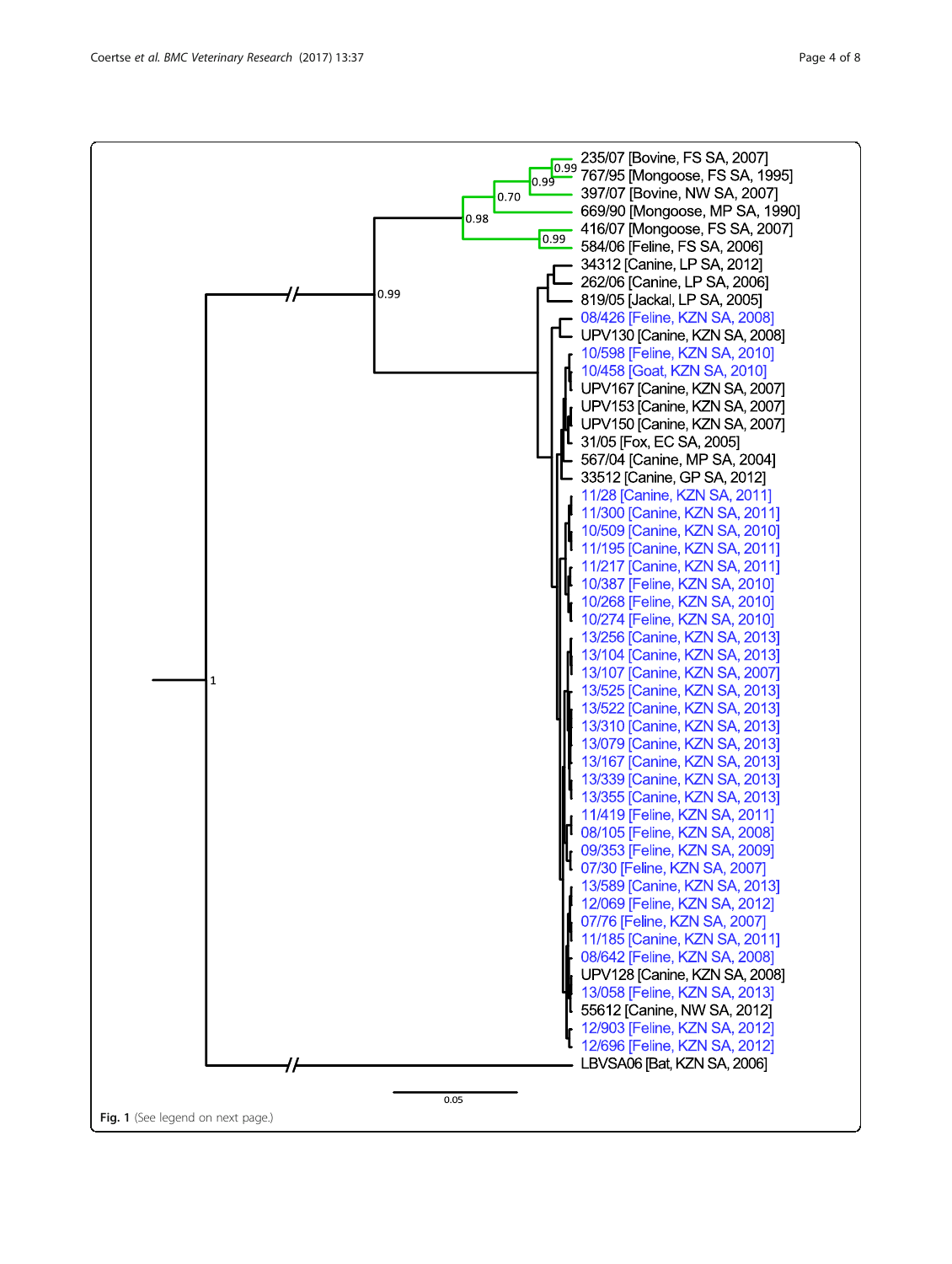#### <span id="page-4-0"></span>(See figure on previous page.)

Fig. 1 Bayesian analysis of the partial N-gene sequences (540 bp) of the 33 archival samples and other rabies virus sequences from South Africa (Additional file [2](#page-6-0): Table S2) applying the general time reversible substitution model with gamma distribution. Laboratory reference numbers are shown for all sequences, followed by the host species, country of origin (EC SA: Eastern Cape province, South Africa; FS SA: Free State province, South Africa; GP SA: Gauteng province, South Africa; KZN SA: Kwa-Zulu Natal province, South Africa; LP SA: Limpopo province, South Africa; MP SA: Mpumalanga province, South Africa; NW SA: North West province, South Africa) and year. All rabies virus sequences determined in this study are indicated in blue

of the M-gene. For the M-gene dataset (Additional file [6](#page-6-0): Figure S3), isolate RV4 (from Nigeria) grouped with an isolate from Zimbabwe (posterior probability = 0.8144) and not with the isolate from the Central African Republic as observed for the other datasets. This support findings from previous studies that MOKV phylogeny is strongly influenced by geographical derivation [\[9\]](#page-7-0). For the isolates from South Africa, two separate clusters were found to represent isolates from the two provinces viz. KZN and EC. Within the KZN cluster, the new MOKV isolates form a well-supported new clade. Nucleotide divergence of all known MOKV isolates (Additional file [8:](#page-6-0) Table S4, Additional file [9](#page-6-0): Table S5, Additional file [10](#page-6-0): Table S6 and Additional file [11:](#page-6-0) Table S7) ranged from 0.1-13.9%, 0-25.2%, 0-17.8% and 0.2-19.6% for the N-, P-, M- and G-genes respectively.

### **Discussion**

There is no active surveillance for rabies-related lyssaviruses in Africa and subsequently the epidemiology of these viruses remains obscure. Rabies, caused by RABV, is endemic in KZN, South Africa and has been tackled through mass vaccination campaigns [[20\]](#page-7-0). As a result, the annual number of suspected and confirmed rabies cases in dogs has decreased due to an enhanced awareness about the disease. This in turn has led to veterinary laboratories and veterinarians identifying unusual cases of animals displaying rabies symptoms. More cases (and isolations) of rabies-related lyssaviruses should occur in future – like the cases described here. Identification of infections caused by rabies-related viruses is important and any additional information may improve our understanding of the epidemiology of these viruses. However, the recommended diagnostic technique for rabies, the FAT, cannot distinguish between the lyssavirus species.

A broad-spectrum polyclonal fluorescein isothiocyanate conjugated anti-lyssavirus globulin, capable of detecting all lyssavirus species, is used in countries with laboratory diagnostics. In some MOKV cases atypical staining, i.e. the inclusions stain less intensely than is usually seen with rabies virus, has been observed [[21](#page-7-0)]; as described for sample 14/024. The identification of a MOKV infection prompted a small retrospective study to determine if other MOKV cases, which did not produce atypical staining with the FAT, were overlooked. Subsequently, 35 samples collected over a 7 year period were tested and two additional MOKV cases from 2012 were identified. The remaining 33 samples were shown to belong to the canid variant of RABV.

In southern Africa, two variants of RABV circulate i.e. the canid variant infecting members of the Canidae family and the mongoose variant infecting members of the Herpestidae [\[22\]](#page-7-0). The conserved N-gene used in the Bayesian analysis is not ideally suited to distinguish between closely related viral variants. Nevertheless, the RABV sequences determined in this study all grouped with other canid variant RABV sequences from the same time period which is indicative of the continued rabies epidemical cycle in domestic dogs that was established in 1976 [\[23](#page-7-0)].

Bayesian analysis including all known MOKV isolates demonstrated a pattern of grouping of viruses according to geographical origin, irrespective of the gene(s) used; in agreement with previous reports [[9](#page-7-0)]. The South African isolates grouped according to province – KZN and EC cluster. All previous isolates from KZN collected over a 28 year period (1970–1998) displayed a variation of 2.3% and 0.7% at the nucleotide and amino acid levels of the N-gene respectively. When comparing the new isolates from 2012–2014 (14 years after the last isolation

Table 2 Details and clinical history of cats from the KwaZulu-Natal province, South Africa that tested positive for Mokola virus

|                   | Laboratory reference number        |                                                         |                                       |  |  |
|-------------------|------------------------------------|---------------------------------------------------------|---------------------------------------|--|--|
|                   | 14/024                             | 12/458                                                  | 12/604                                |  |  |
| Location          | Pietermaritzburg                   | Durban                                                  | Durban                                |  |  |
| Host details      | Male, 4-year-old                   | Female, 1-year-old                                      | Female, 1-year-old                    |  |  |
| Clinical signs    | Fever (>40 °C), ataxia convulsions | Fever (39.6 °C), ataxia, decreased appetite             | Growling, aggression, ataxia          |  |  |
| Clinical duration | 8-9 January 2014                   | 10-13 June 2012                                         | 6-8 July 2012                         |  |  |
| Clinical outcome  | Died of the disease                | Euthanized after collapsing and being<br>non-responsive | Euthanized after being non-responsive |  |  |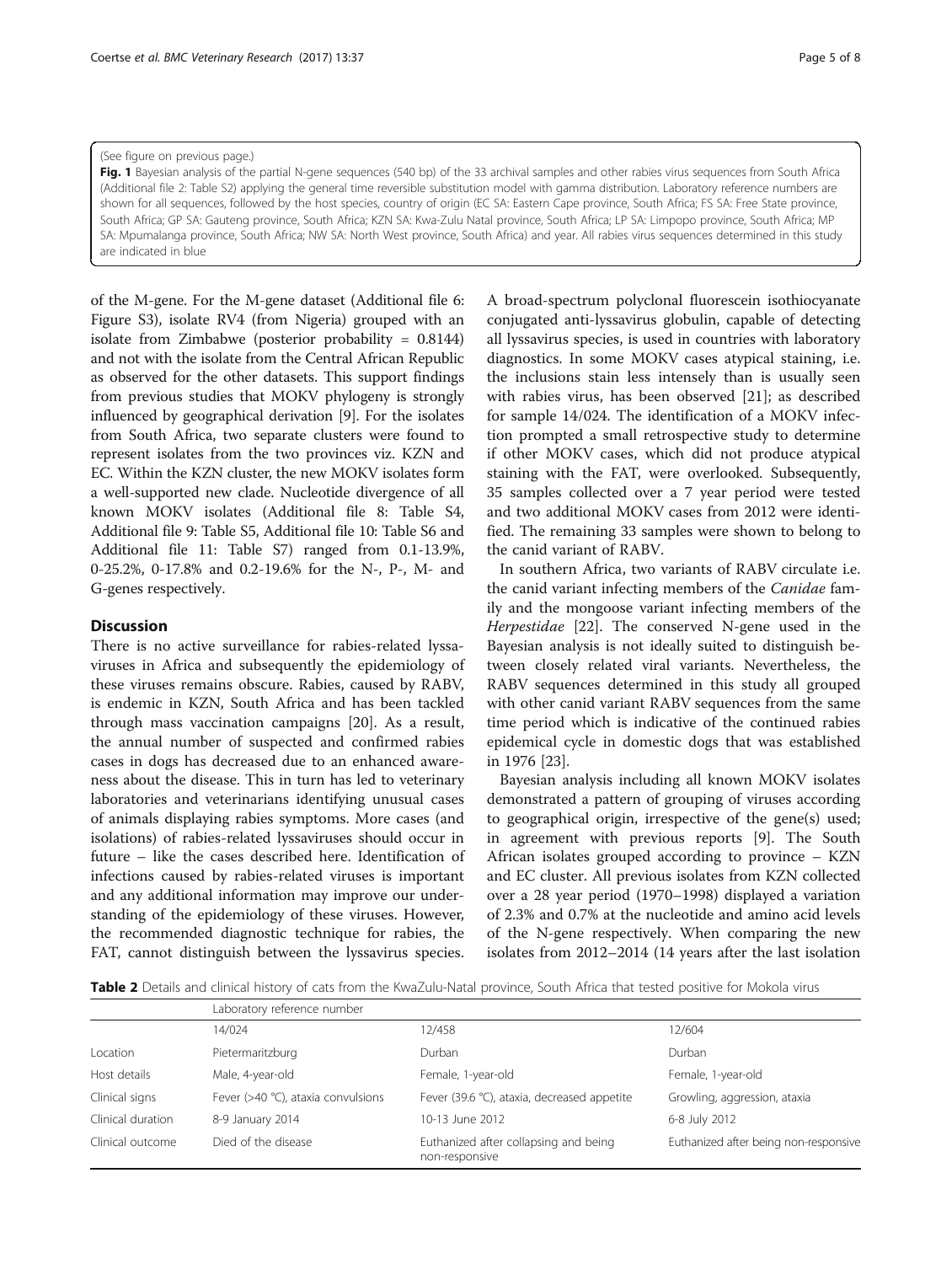<span id="page-5-0"></span>

from KZN) to the previous isolates from KZN, variation of 3% and 1.1% is observed at the nucleotide and amino acid levels of the N-gene respectively. Although the monophyletic grouping of South African MOKV isolates is indicative of the continual presence and stability of MOKV [[9\]](#page-7-0), the new isolates form a unique and wellsupported clade (posterior probability  $= 1$ ) within the KZN cluster. These new cases provide yet further confirmation that MOKV cycles are well established and that cases are underreported given the lack of capability/ capacity to routinely characterize rabies positive samples and the lack of rabies surveillance in most developing countries. While the majority of MOKV cases are reported in cats, the identity of the reservoir species is unknown. It has been suggested that the reservoir might be a species that interacts with cats [[9, 21](#page-7-0)], but there is

little evidence to support this notion. MOKV has been isolated from shrews on three occasions and once from a rodent (Lophuromys sikapusi) and in conjunction with limited pathogenicity studies demonstrating significant amounts of virus in the saliva of shrews and rodents sufficient for transmission, invite speculation that these animals could be possible reservoir hosts [[12, 24\]](#page-7-0). The majority of the lyssaviruses have a strong association with bats, with the exceptions of MOKV and Ikoma lyssavirus [[25\]](#page-7-0). Given the diversity observed for bat lyssaviruses, it has been suggested that bats constitute the main evolutionary hosts [[26\]](#page-7-0). Although MOKV has never been isolated from bats, the possibility of an African bat(s) reservoir cannot be excluded. Nevertheless, the identity of the reservoir host(s) for MOKV remains speculative. The close association of humans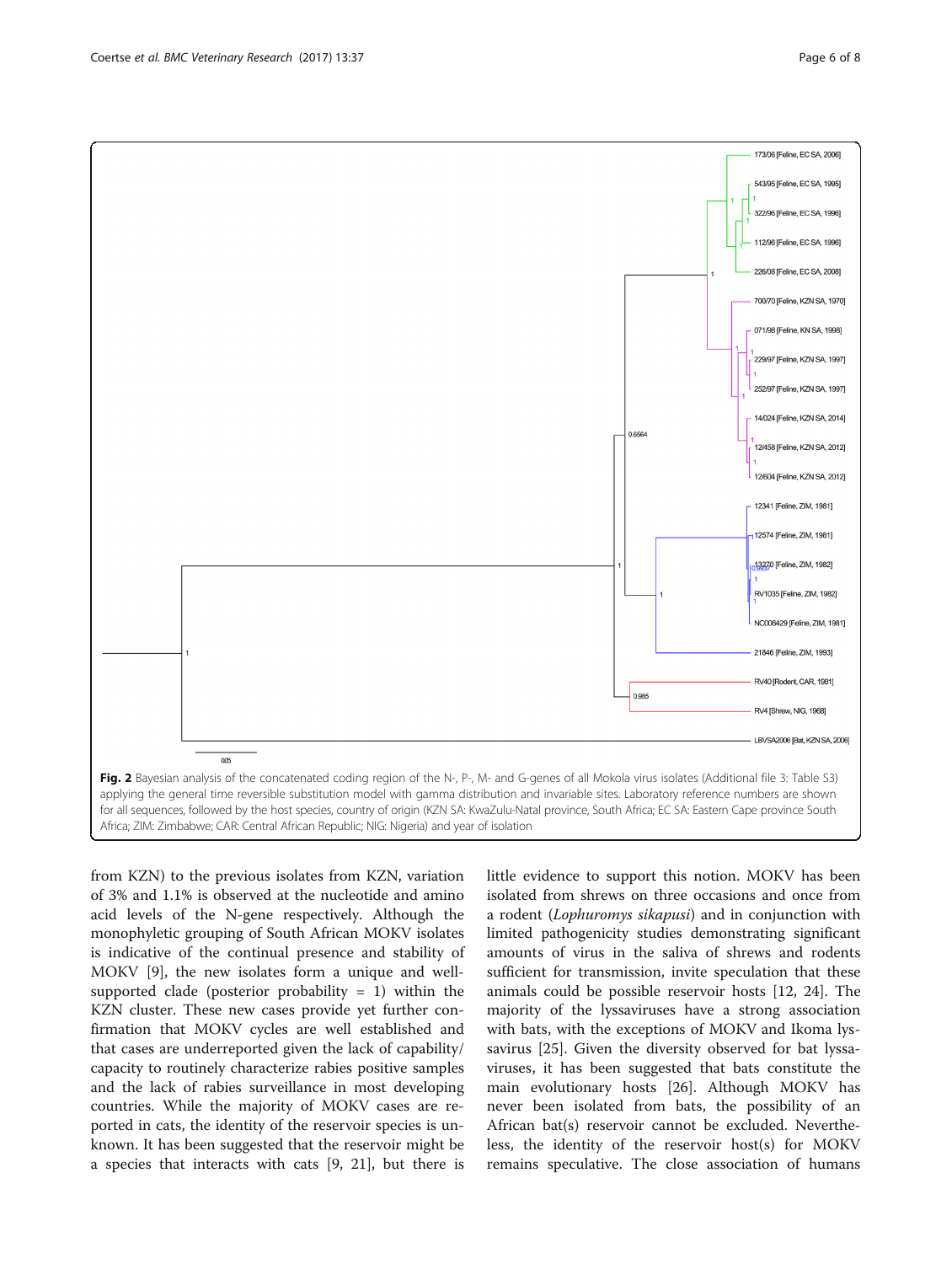<span id="page-6-0"></span>with domestic cats, an unknown reservoir and the lack of MOKV-protective vaccines [[9, 11, 12\]](#page-7-0) collectively support the argument that more research into the epidemiological aspects of MOKV is warranted.

### Conclusion

Considering the close contact of domestic cats with humans and the lack of protection from RABV based commercial vaccines, the risk to public and veterinary health is highlighted. These cases emphasize the lack of surveillance for rabies-related lyssaviruses and as such, the true incidence may be underestimated and is a major contributor to our incomplete understanding of the epidemiology and ecology of MOKV.

### Additional files

[Additional file 1: Table S1.](dx.doi.org/10.1186/s12917-017-0948-0) Primers and PCR conditions for amplification of the Nucleoprotein-, Phosphoprotein-, Matrix protein- and Glycoprotein genes of Mokola virus isolates. (XLSX 12 kb)

[Additional file 2: Table S2.](dx.doi.org/10.1186/s12917-017-0948-0) Details of sequences used for the Bayesian analysis of the rabies virus positive samples. (XLSX 11 kb)

[Additional file 3: Table S3.](dx.doi.org/10.1186/s12917-017-0948-0) Details of sequences used for the Bayesian analysis of the new Mokola virus isolates. (XLSX 11 kb)

[Additional file 4: Figure S1.](dx.doi.org/10.1186/s12917-017-0948-0) Bayesian analysis of the coding region of the Nucleoprotein gene (1353 bp) of all Mokola virus isolates (Additional file 3: Table S3) applying the general time reversible substitution model with invariable sites. Laboratory reference numbers are shown for all sequences, followed by the host species, country of origin (KZN SA: KwaZulu-Natal province, South Africa; EC SA: Eastern Cape province South Africa; ZIM: Zimbabwe; CAR: Central African Republic; NIG: Nigeria) and year of isolation. (TIFF 248 kb)

[Additional file 5: Figure S2.](dx.doi.org/10.1186/s12917-017-0948-0) Bayesian analysis of the coding region of the Phosphoprotein gene (913 bp) applying the general time reversible substitution model with gamma distribution. Laboratory reference numbers are shown for all sequences, followed by the host species, country of origin (KZN SA: KwaZulu-Natal province, South Africa; EC SA: Eastern Cape province South Africa; ZIM: Zimbabwe; CAR: Central African Republic; NIG: Nigeria) and year of isolation. (TIFF 222 kb)

[Additional file 6: Figure S3.](dx.doi.org/10.1186/s12917-017-0948-0) Bayesian analysis of the coding region of the Matrix protein gene (609 bp) applying the general time reversible substitution model with gamma distribution. Laboratory reference numbers are shown for all sequences, followed by the host species, country of origin (KZN SA: KwaZulu-Natal province, South Africa; EC SA: Eastern Cape province South Africa; ZIM: Zimbabwe; CAR: Central African Republic; NIG: Nigeria) and year of isolation. (TIFF 140 kb)

[Additional file 7: Figure S4.](dx.doi.org/10.1186/s12917-017-0948-0) Bayesian analysis of the coding region of the Glycoprotein gene (1569 bp) applying the general time reversible substitution model with gamma distribution and invariable sites. Laboratory reference numbers are shown for all sequences, followed by the host species, country of origin (KZN SA: KwaZulu-Natal province, South Africa; EC SA: Eastern Cape province South Africa; ZIM: Zimbabwe; CAR: Central African Republic; NIG: Nigeria) and year of isolation. (TIFF 218 kb)

[Additional file 8: Table S4.](dx.doi.org/10.1186/s12917-017-0948-0) Nucleotide identity of the Nucleoprotein gene of all Mokola virus isolates. (XLSX 10 kb)

[Additional file 9: Table S5.](dx.doi.org/10.1186/s12917-017-0948-0) Nucleotide identity of the Phosphoprotein gene of all Mokola virus isolates. (XLSX 10 kb)

[Additional file 10: Table S6.](dx.doi.org/10.1186/s12917-017-0948-0) Nucleotide identity of the Matrix protein gene of all Mokola virus isolates. (XLSX 10 kb)

[Additional file 11: Table S7.](dx.doi.org/10.1186/s12917-017-0948-0) Nucleotide identity of the Glycoprotein gene of all Mokola virus isolates. (XLSX 10 kb)

#### Abbreviations

ARC-OVI: Agricultural research council-onderstepoort veterinary institute; EC: Eastern Cape province; FAT: Fluorescent antibody test; G-gene: Glycoprotein gene; KZN: KwaZulu-Natal province; MCMC: Markov Chain Monte Carlo; Mgene: Matrix protein gene; MOKV: Mokola virus; N-gene: Nucleoprotein gene; Pgene: Phosphoprotein gene; RABV: Rabies virus; VNAs: Virus neutralizing antibodies

### Acknowledgments

Not applicable.

#### Funding

This work was partially funded by the National Research Foundation (Grant UID 92524 & RISP grant UID78566), the Poliomyelitis Research Foundation (Grant no. 10/40, 12/14) and the Animal and Zoonotic Diseases Institutional Research Theme of the University of Pretoria. The funding sponsors had no role in the design of the study; in the collection, analyses, or interpretation of data; in the writing of the manuscript, and in the decision to publish the results.

#### Availability of data and materials

All sequencing data generated during this study are available in the Genbank repository, [http://www.ncbi.nlm.nih.gov.](http://www.ncbi.nlm.nih.gov) Accession numbers are included in this published article [and its Additional files].

#### Authors' contributions

J.C., W.M. and L.H.N. conceived and designed the experiments, K.L.R. and D.S. collected samples for molecular characterization and compiled case histories, C.T.S. confirmed FAT results and assisted in obtaining samples for molecular characterization, J.C. performed the experiments and analyzed the data, J.C., W.M., and L.H.N. wrote the paper. All authors read and approved the final manuscript.

#### Competing interests

The authors declare that they have no competing interests.

#### Consent for publication

Not applicable. Rabies is a controlled animal disease in South Africa. According to legislature all suspected rabies cases must be reported and investigated. Therefore, veterinarians are legally obligated to notify the responsible authorities and collect and submit samples for laboratory investigation.

#### Ethics approval and consent to participate

Ethical approval for this study was granted by the University of Pretoria Animal Ethics Committee (EC055-14).

#### Author details

<sup>1</sup> Center for Viral Zoonoses, Department of Medical Virology, School of Medicine, Faculty of Health Sciences, University of Pretoria, Pretoria 0001, South Africa. <sup>2</sup> Allerton Provincial Veterinary Laboratory, Pietermaritzburg, KwaZulu-Natal 3200, South Africa. <sup>3</sup>Department of Agriculture and Environmental Affairs, KwaZulu-Natal Rabies Project, Pietermaritzburg, KwaZulu-Natal, South Africa. <sup>4</sup>Agricultural Research Council-Onderstepoort Veterinary Institute (ARC-OVI), Pretoria 0110, South Africa. <sup>5</sup>Department of Microbiology and Plant Pathology, Faculty of Natural and Agricultural Sciences, University of Pretoria, Pretoria 0001, South Africa.

#### Received: 9 August 2016 Accepted: 12 January 2017 Published online: 31 January 2017

#### References

- Afonso CL, Amarasinghe GK, Bányai K, Bào Y, Basler CF, Bavari S, et al. Taxonomy of the order Mononegavirales: update 2016. Arch Virol. In Press.
- 2. Shope RE, Murphy FA, Harrison AK, Causey OR, Kemp GE, Simpson DIH, Moore DL. Two African viruses serologically and morphologically related to rabies virus. J Virol. 1970;6:690–2.
- 3. Kemp GE, Causey OR, Moore DL, Odelola A, Fabiyi A. Mokola virus: Further studies on IbAn 27377, a new rabies-related etiological agent of zoonosis in Nigeria. Am J Trop Hyg. 1972;21:356–9.
- 4. Familusi JB, Moore DL. Isolation of a rabies-related virus from the cerebrospinal fluid of a child with aseptic meningitis. Afr J Med Sci. 1972;3:93–6.